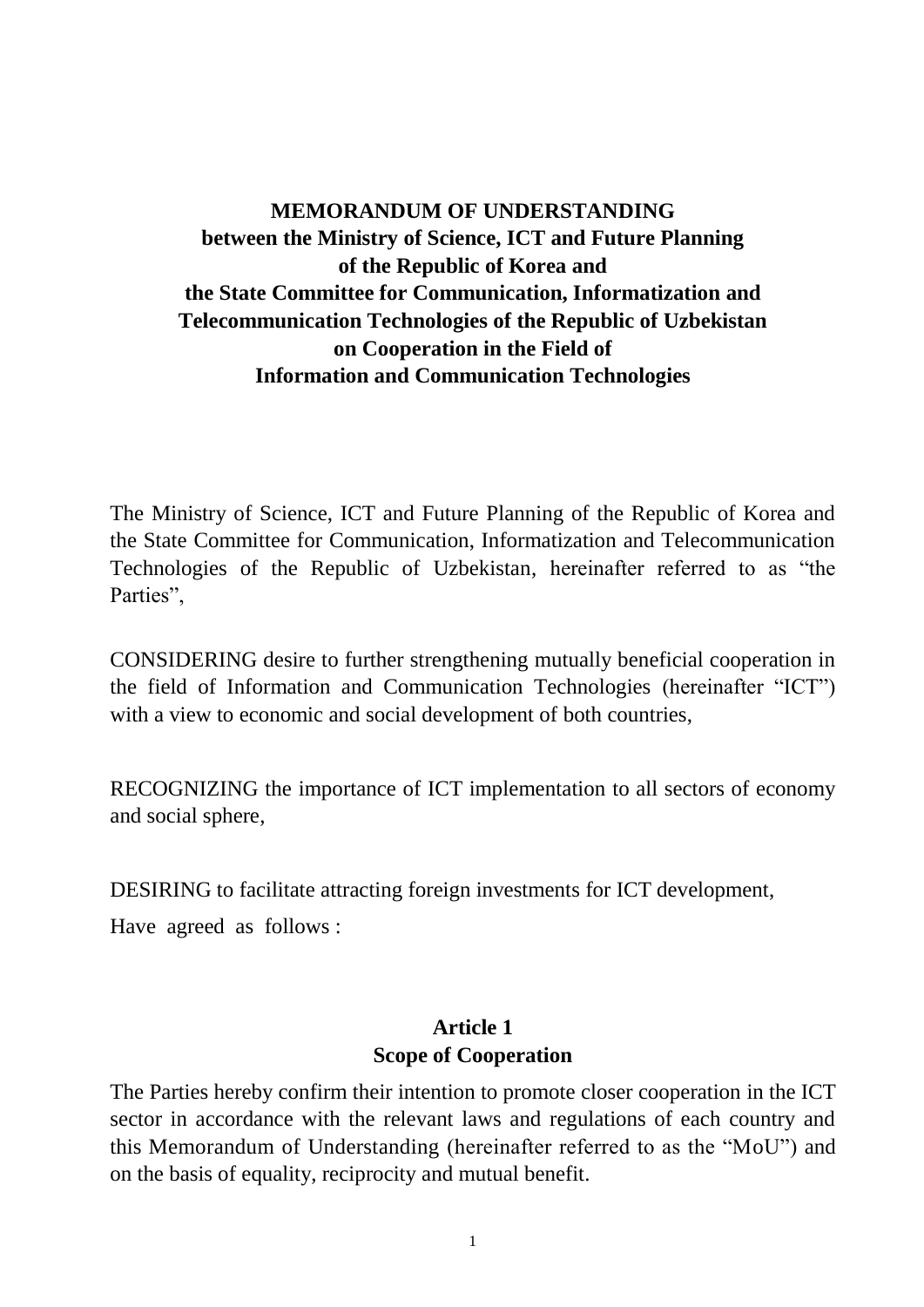# **Article 2 Priority Areas**

The Parties express their mutual interest in cooperation and sharing experience in the following priority areas:

- a) Development of broadband access networks;
- b) Promoting, developing, implementing and exporting software;
- c) Widespread implementation of ICT at all industry sectors;
- d) Development of IT market and implementation of innovation technologies for providing new types of multimedia services in the sphere of communication and informatization;
- e) Development of new types of postal services and technologies on the basis of up-to-date ICT;
- f) Carrying out joint scientific researches, holding scientific and practical conferences and seminars on ICT as well as promoting creation of modern research and training laboratories;
- g) ICT expert training to keep up with the latest technology developments;
- h) Other areas in ICT as mutually agreed upon.

## **Article 3 Implementation**

With the aim of implementing this MoU, the Joint Working Group will be set up among representatives of both Parties, which will carry out coordination of fulfillment of agreements, reached by this MoU.

If necessary, the Working Group will hold its meetings alternately in Uzbekistan and Korea once a year. Agendas of the Working Group meetings will be agreed by the Parties before each meeting.

### **Article 4 Funding**

The Parties will agree on a case by case basis how initiatives will be funded and resourced.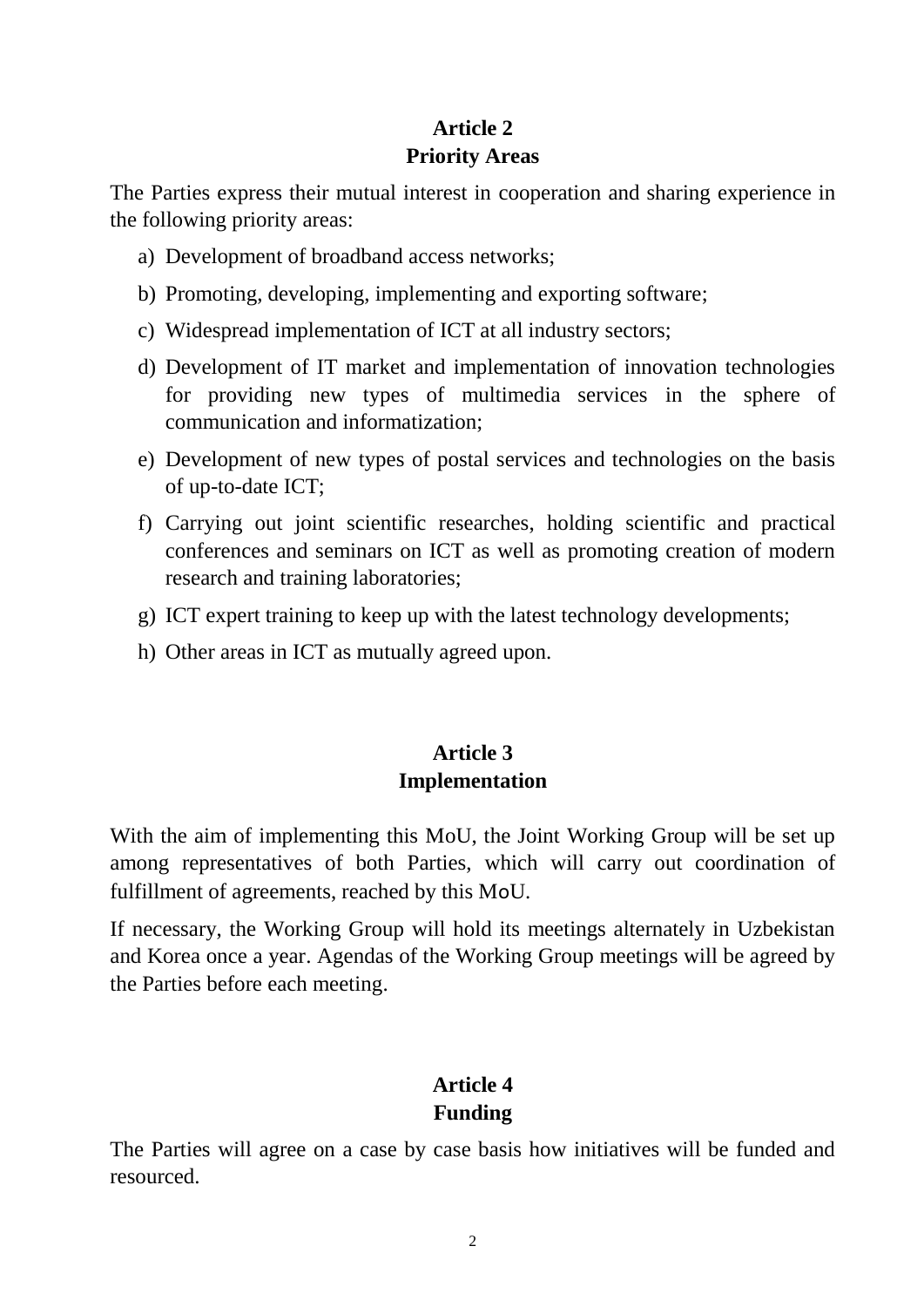#### **Article 5 Cooperation within International Organizations**

The Parties based on their interests will cooperate within international organizations such as International Telecommunication Union, Universal Postal Union. Bilateral consultations and negotiations will be held if necessary.

## **Article 6 Correspondence**

Correspondence and exchange of information between the Parties related to the implementation of this MoU will be carried out in English.

### **Article 7 Release of Information**

The Parties confirm that neither Party shall disclose nor disseminate any information to any third party given by the other side in the process of cooperative activities under this MoU, except as and to the extent authorized in writing to do so by the other Party.

In case of termination of this MoU, provisions of this article will continue to effect.

## **Article 8 Amendments**

Amendments and additions to this MoU will be made by mutual consent of the Parties through separate proceedings, which will be considered as integral part of this MoU and will come into effect according to its provisions.

### **Article 9 Disputes Settlement**

Any disputes and disagreements concerning the interpretation and implementation of this MoU shall be settled amicably through negotiations and consultations between the Parties.